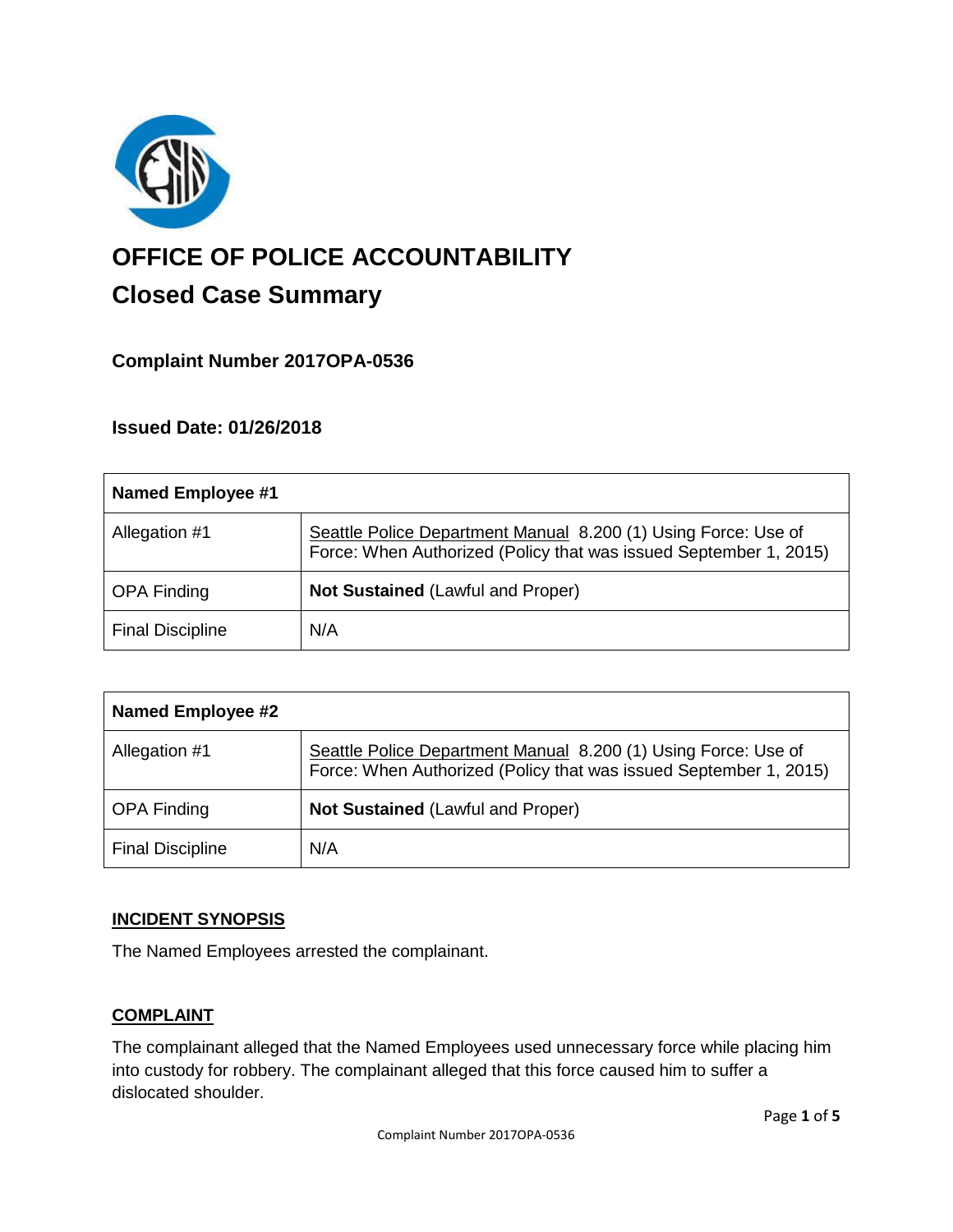#### **INVESTIGATION**

The OPA investigation included the following actions:

- 1. Review of the complaint memo
- 2. Review of In-Car Videos (ICV)
- 3. Search for and review of all relevant records and other evidence
- 4. Interviews of SPD employees

#### **ANALYSIS AND CONCLUSION**

An Uber driver recovered a wallet that was left in the back of his vehicle. In the wallet was a driver's license, and the driver went to the address listed on the license. When he arrived at the address, which was an apartment, he was informed by the current resident that the person he was looking for no longer lived there. The current resident told the driver that another tenant in the building knew the former resident's new address. When contacted by the current resident and the driver, this resident, who was later identified as the complainant, demanded the return of the wallet and did not provide contact information for the former resident. When the driver refused to give him the wallet, the complainant shoved the driver against a wall and pushed his fist against the driver's throat. He also threatened to pepper spray and sic his dog on to the driver. Fearful of further physical harm, the driver threw the wallet towards the complainant and fled the scene. He then contacted the police and reported that he had been assaulted by the complainant.

The Named Employees were dispatched to the scene. Upon arrival, they met with the driver and the current resident. The driver reported that he had been assaulted and detailed the specifics of what had occurred. The current tenant corroborated the driver's statement. At that point, the officers believed that they had probable cause to arrest the complainant for the assault of the driver and they approached his apartment.

Upon first contact with the complainant, he refused to exit his apartment to speak with the officers, even though he was asked to do so a number of times. The officers, who observed the complainant's dog in his apartment, asked the complainant to come into the hallway to ensure that his dog could remain inside the apartment and did not represent a threat. After a back-andforth, Named Employee #2 informed the complainant that he was under arrest. However, the complainant stated that he did not do anything and he then closed the door on the officers. He reopened his door and interacted with the officers again, but only because Named Employee #2 – purportedly as a ruse – threatened to kick his door down if he did not do so. During that time, he again refused to leave his apartment to speak with the officers, even after being informed additional times that he was under arrest. At one point, the complainant reached his hand into a dresser drawer. This concerned the officers, given the driver's report that he had been threatened with pepper spray. The officers thought it possible that the complainant was getting the pepper spray or another more dangerous weapon. For this reason, the officers then pulled the complainant outside of his apartment and into the hallway.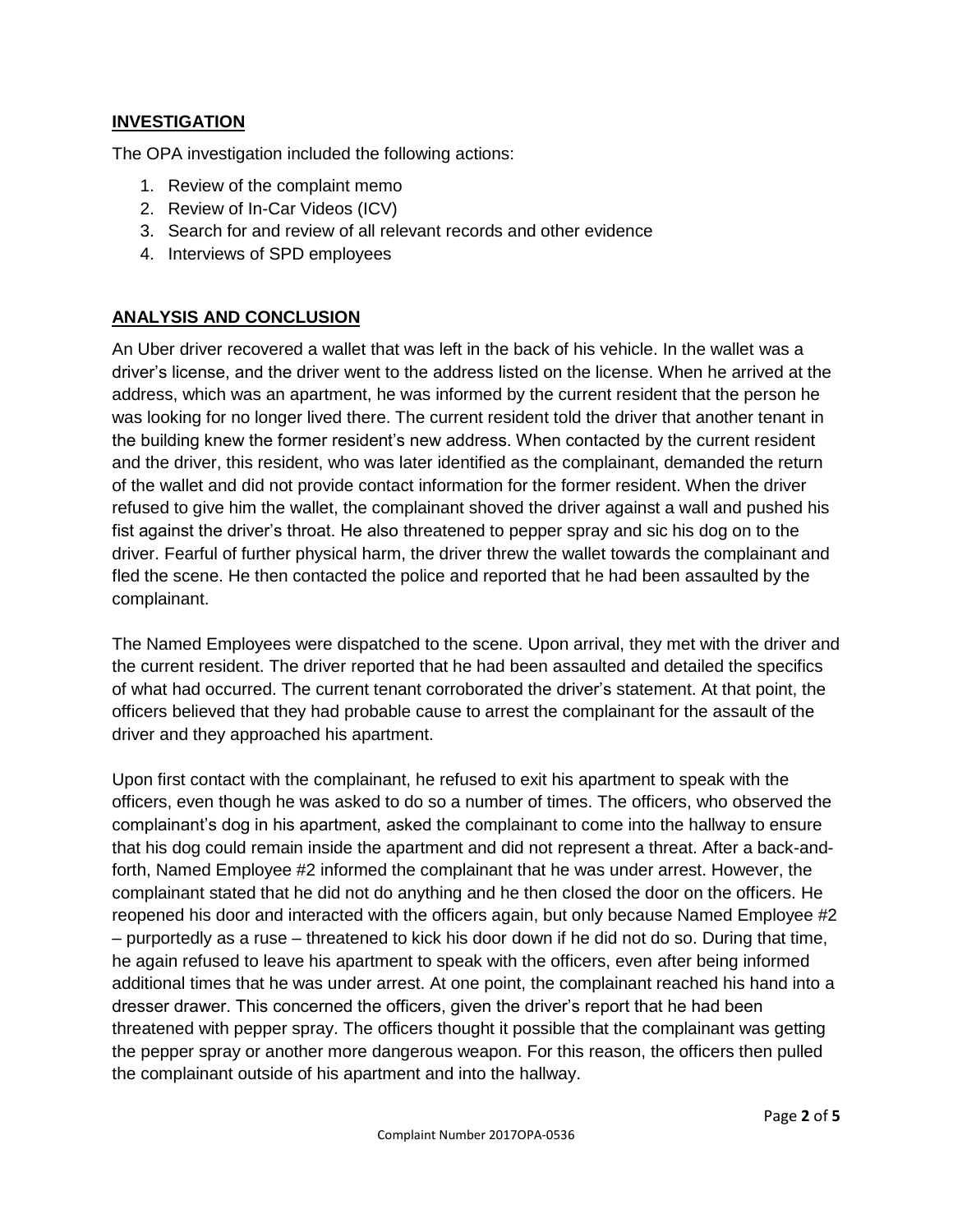The Named Employees pulled the complainant towards them. The complainant resisted their attempts to do so. Named Employee #1 grabbed onto the complainant's left arm, while Named Employee #2 was holding his right arm. The Named Employees told the complainant repeatedly to stop fighting and resisting. At one point, Named Employee #2 told him that if he did not stop doing so he would be tased. After repeated physical resistance from the complainant, the Named Employees made the decision to perform a soft takedown on the complainant in order to get him onto the ground.

While he was on the ground, Named Employee #1 continued to hold on to his left arm and the complainant continued to try to pull it away. Named Employee #2 had the complainant's right arm and had moved it behind his back. The complainant complained of pain to his left arm and told Named Employee #1 to let go. While Named Employee #1 relieved some of the pressure on his arm, he told the complainant that he could not let his arm go as the officers needed to place him into handcuffs. The complainant indicated that his arm was in pain and that he could not put his arm behind his back. The officers, who had already called for backing units, continued to hold onto the complainant's arms but made the decision to front cuff him. The officers did so when the complainant was on his side. Once the complainant was handcuffed, the officers used no further force.

The complainant was frisked and the pepper spray was located in his pocket. He was transported to a medical center for treatment where he was diagnosed with a dislocated left shoulder. Due to the injury suffered, SPD's Force Investigation Team (FIT) was notified. FIT did an investigation into the incident, which included interviewing the Named Employees and the complainant.

In his FIT interview, the complainant stated that the officers pulled him out of his apartment, slammed him down to the floor, pushed his face into the ground, and pulled his left arm behind his back causing him to suffer an injury. At the time of the force, the complainant told the officers that they were causing him pain, but they would not stop. The complainant noted that he was 69 years old at the time of the incident, and that he was 5'3'' and only around 129 pounds. The complainant also asserted that he was complying with the officers' commands at the time that the force was used. For these reasons and based on the injury that he suffered to his shoulder, the complainant asserted that the force used against him was excessive.

During its investigation, OPA contacted the complainant to request that he consent to an interview. The complainant indicated to OPA that he was still in pain from the incident and that he had not found an attorney yet. He further stated that he did not want to engage in a recorded interview with OPA until he both felt better and had retained an attorney. OPA was ultimately unable to interview the complainant.

The Named Employees' FIT interviews were consistent with their later interviews conducted by OPA. The officers reported using de minimis force during the incident; namely, control holds, a soft takedown, and the forcible manipulation of the complainant's arms in order to place him into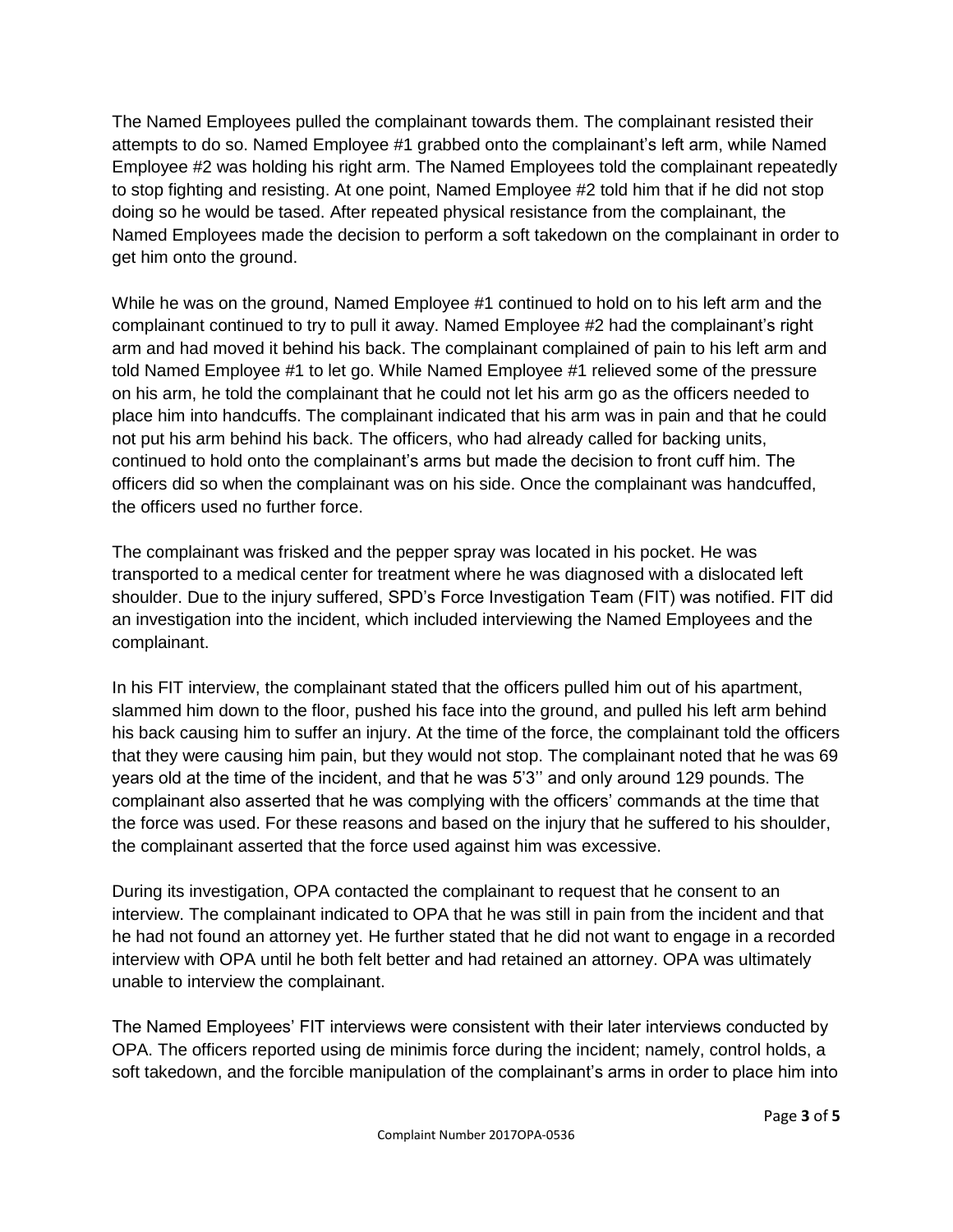handcuffs. Although it was undisputed that the complainant was diagnosed with a dislocated shoulder, Named Employee #1 asserted that it was "hard to say" whether the force he used caused this injury. Named Employee #2 stated that she did not believe that her force caused the injury.

While there was no video of the incident, the audio of the Named Employees' interaction with the complainant was captured on In-Car Video. This audio was largely similar to the officers' recounting of the incident.

SPD Policy 8.200(1) requires that force used by officers be reasonable, necessary and proportional. Whether force is reasonable depends "on the totality of the circumstances" known to the officers at the time of the force and must be balanced against "the rights of the subject, in light of the circumstances surrounding the event." (SPD Policy 8.200(1).) The policy lists a number of factors that should be weighed when evaluating reasonableness. (See id.) Force is necessary where "no reasonably effective alternative appears to exist, and only then to the degree which is reasonable to effect a lawful purpose." (Id.) Lastly, the force used must be proportional to the threat posed to the officer. (Id.)

SPD policy recognizes that whether force is reasonable needs to be "judged from the perspective of a reasonable officer on the scene, rather than with the 20/20 vision of hindsight." (SPD Policy 8.000(4).) The policy also stresses that: "The calculus of reasonableness must allow for the fact that police officers are often forced to make split-second decisions—in circumstances that are tense, uncertain, dynamic and rapidly evolving—about the amount of force that is necessary in a particular situation." (Id.)

Based on the OPA Director's review of the evidence, it was found that the force used by Named Employee #1 was reasonable, necessary and proportional, and thus consistent with policy.

The OPA Director concluded that, at the time the force was used, the Named Employees had probable cause to believe that the complainant had assaulted the driver. As such, they had the legal authority to place him under arrest, handcuff him, and, if necessary, to use force to do so. Given the threat presented by the complainant's dog, his refusal to comply with the officers' orders that he leave his apartment, and his reaching into the dresser drawer, the Named Employees were entitled to use force to immediately take him into custody. The force used was minimal, consisting of control holds, the gripping of the complainant's arms, and a soft takedown to the ground. Moreover, the officers were permitted to continue to use force when the complainant kept struggling against them and resisting their attempts to handcuff him. Once the complainant was on the ground and stopped resisting, the force was moderated and Named Employee #1 stopped trying to pull the complainant's right arm behind his back. While the advanced age and small stature of the victim weighed against a finding of reasonableness, the vast majority of the factors supported a determination that the force was reasonable. Lastly, that the force very likely caused the injury to the complainant's shoulder did not make it per se unreasonable. Indeed, the level of injury was not a factor under the reasonableness analysis.